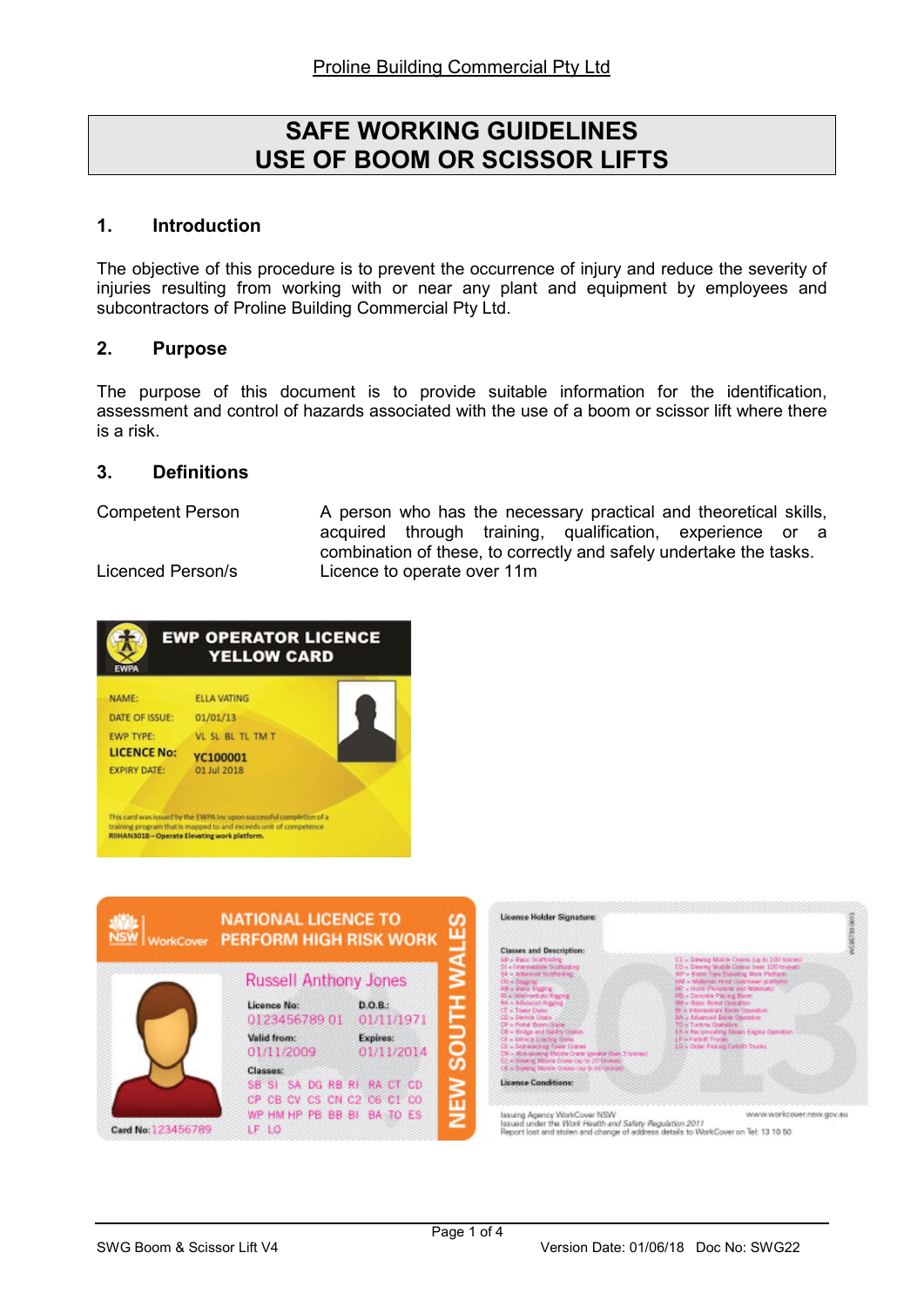# Proline Building Commercial Pty Ltd

#### **ELEVATING WORK PLATFORMS**

Elevating Work Platforms (EWPs) include scissor lifts, cherry pickers, boom lifts and travel towers. There are battery powered and internal combustion engine types. Some are designed for hard flat surfaces only, while others are designed to be operated on rough terrain.

Safety considerations include that:

- workers operating the platform are trained and instructed in safe operating procedures for the particular brand and type of equipment, as well as the safe use of fall-arrest equipment and emergency rescue procedures
- the platforms are only used as working platforms and not as a means of entering and exiting a work area unless the conditions set out in AS 2550.10 Cranes, hoists and winches - Safe use - Mobile elevating work platforms are met
- unless designed for rough terrain, the platforms are used only on a solid level surface
- the surface area is checked to make sure that there are no penetrations or obstructions that could cause uncontrolled movement or overturning of the platform
- the manufacturer's or supplier's instructions are consulted for information on safe operation
- persons working in travel towers, boom lifts or cherry pickers wear a properly anchored safety harness
- workers are licensed when operating boom-type elevating work platforms with a boom length of 11 metres or more.

FIGURE 9 An example of a boom-type elevating work platform. The safety harness and lanyard assembly are not shown for purposes of clarity. The lanyard should be as short as possible and should be attached directly to the designated anchor point on the EWP, not to the handrail.

FIGURE 10 An example of a scissor-lift elevating work platform.

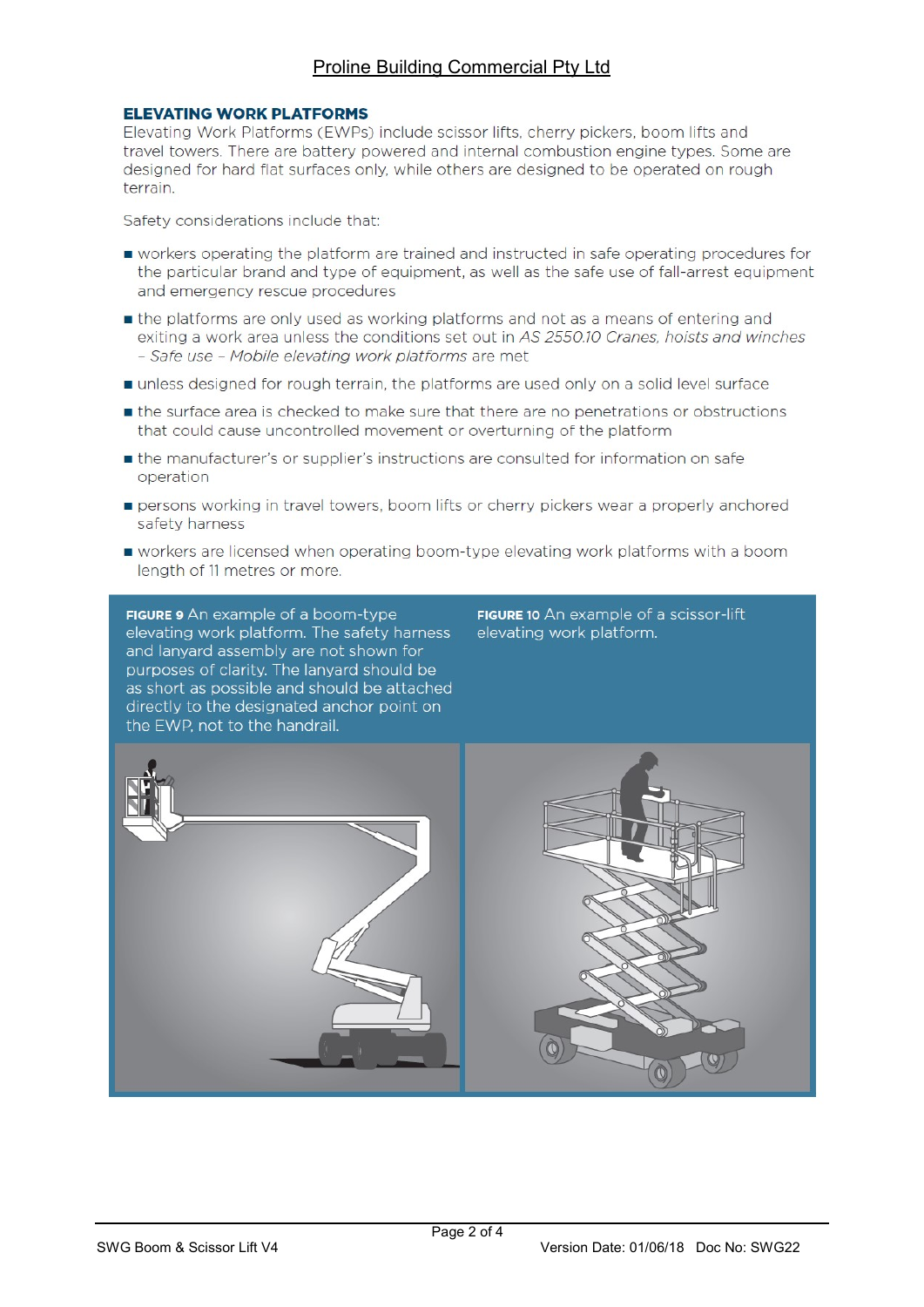# 4. Procedure

# 4.1 Inspection of Plant – Daily Checks

All plant and equipment is to be checked daily by the designated driver/operator. If the plant or equipment is found to be unsafe, it must be removed from site and tagged for repair or disposal.

After starting the engine the steering and brakes and hydraulics on mobile plant and equipment will be checked before leaving the parking area to ensure they are operating correctly

The following checklist are to be completed and retained depending on the type of plant being used:

1. EWP Checklist Doc No: OHS0110

# 4.2 Training

Ensure a Safe Work Method Statement has been developed in consultation with the workers for the task, in which the Boom or Scissor Lift is to be utlised for.

Prior to use, ensure a Toolbox talk has been carried out in the use of this procedure. Ensure emergency contingency plan has been reviewed and altered where necessary for specific task location, document on Toolbox talk Record Form No: 015.

# 4.3 General Use

General Safety Instructions:

- 1. Ensure Safety Harness in good working order and attached at all times
- 2. Ensure mobile phone is charged and taken on board when boom / scissor in use
- 3. Ensure Suppliers telephone number available to use in an emergency
- 4. Ensure spotter below has been trained in use of controls
- 5. Ensure only licenced persons operate machine

#### 4.4 Emergency Contingency Plan

In the event of an emergency follow the following steps:

1. Telephone machine supplier immediately to attend immediately

2. Telephone emergency services immediately 000 – Ambulance if person in immediate danger

#### 5. Maintenance & Repair of Plant

All plant must be inspected, maintained and cleaned following the procedures provided by the manufacturer or by a competent person. Only a competent person may repair damaged plant. All safety features and warning devices must be maintained and tested regularly.

Plant must be made safe during inspection, maintenance, cleaning or repairing. Lock out tags must be implemented to prevent equipment being used during downtime. A copy of the maintenance checks / service history must be issued to the Site Supervisor for retention.